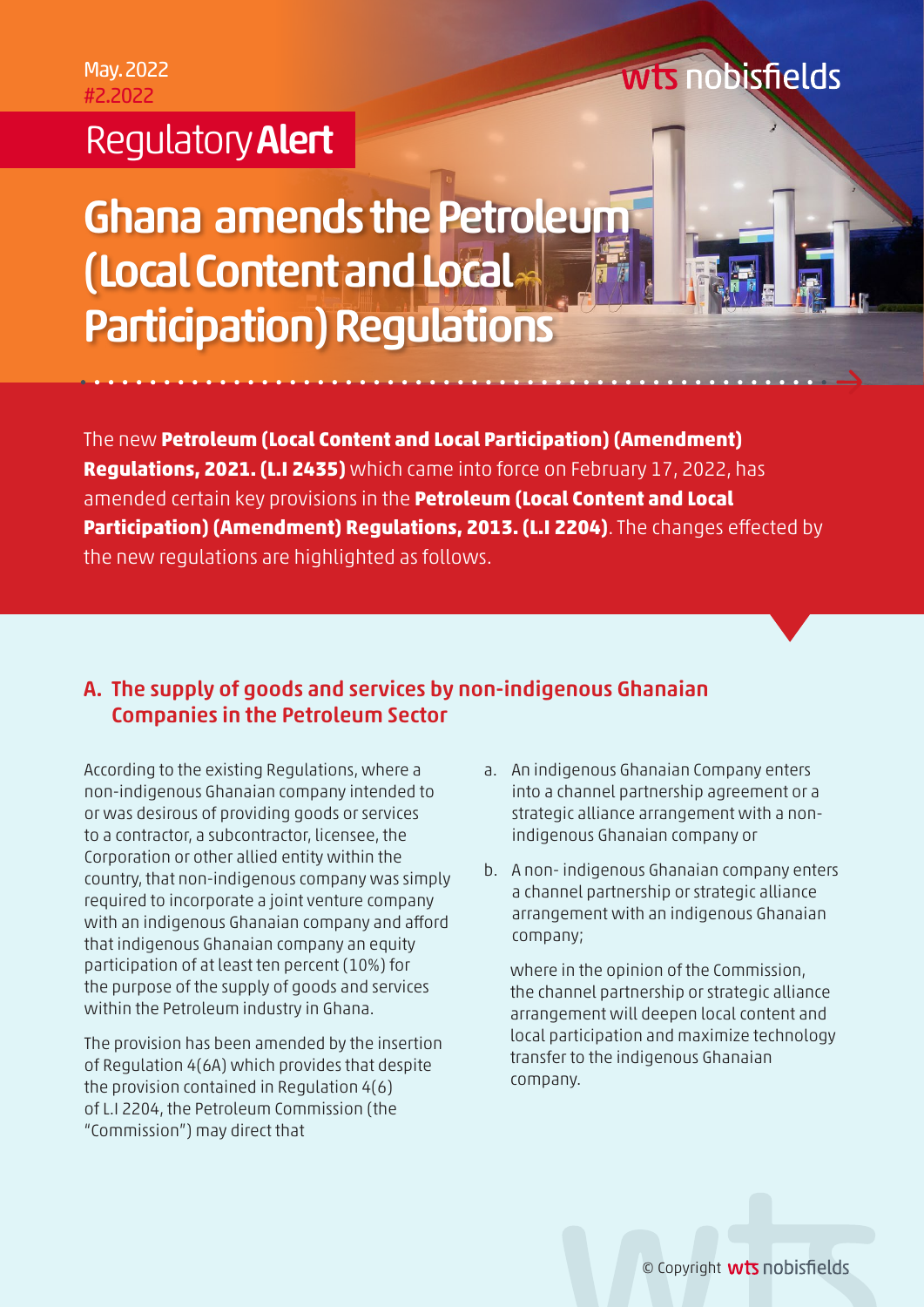## Regulatory Alert

# Ghana amends the Petroleum (Local Content and Local Participation) Regulations

### B. Definitions

The Definition section of the Regulations has also been amended to provide definitions for some key terms which were hitherto not provided in the principal enactment. The definitions provided are as follows;

- **i. Channel Partnership** is defined as an arrangement between an indigenous Ghanaian company and a non-indigenous Ghanaian company including a distributor, a vendor, a retailer, a consultant, a system integrator, an original equipment manufacturer or a value-added reseller to market and sell the products, services or technologies of the non-indigenous Ghanaian company in the country.
- **ii. Indigenous Ghanaian** company is defined as a company incorporated under the Companies Act 2019, (Act 992) which is
	- a. fully owned by a Ghanaian citizen and
	- b. has Ghanaian citizens holding
		- 1. at least eighty per cent (80%) of executive and senior management positions and
		- 2. one hundred per cent (100%) of the non-managerial and other positions.
- **iii. Original equipment manufacturer** is defined as a company which manufactures and sells a product or part of a product to another
- a. Company to resell under the brand of the manufacturing company or
- b. Manufacturer to use the product as a component of a finalized product.
- **iv. Strategic Alliance** is defined as an arrangement between a non-indigenous Ghanaian company by which the
	- a. Responsibilities of each partner are clearly defined and
	- b. Partners agree to share resources to undertake a specific mutually beneficial project whilst each retains their independence.
- **v. System integrator** is defined as a company which specializes in building a system by merging a component subsystem and a product from multiple vendors into a whole to ensure that the subsystem and product function together
- **vi. Value added reseller** is defined as a company which makes an input to an existing product by adding a feature or service with the objective of increasing the value of the product and reselling the product as an integrated product

## **Wts** nobisfields

© Copyright **wts** nobisfields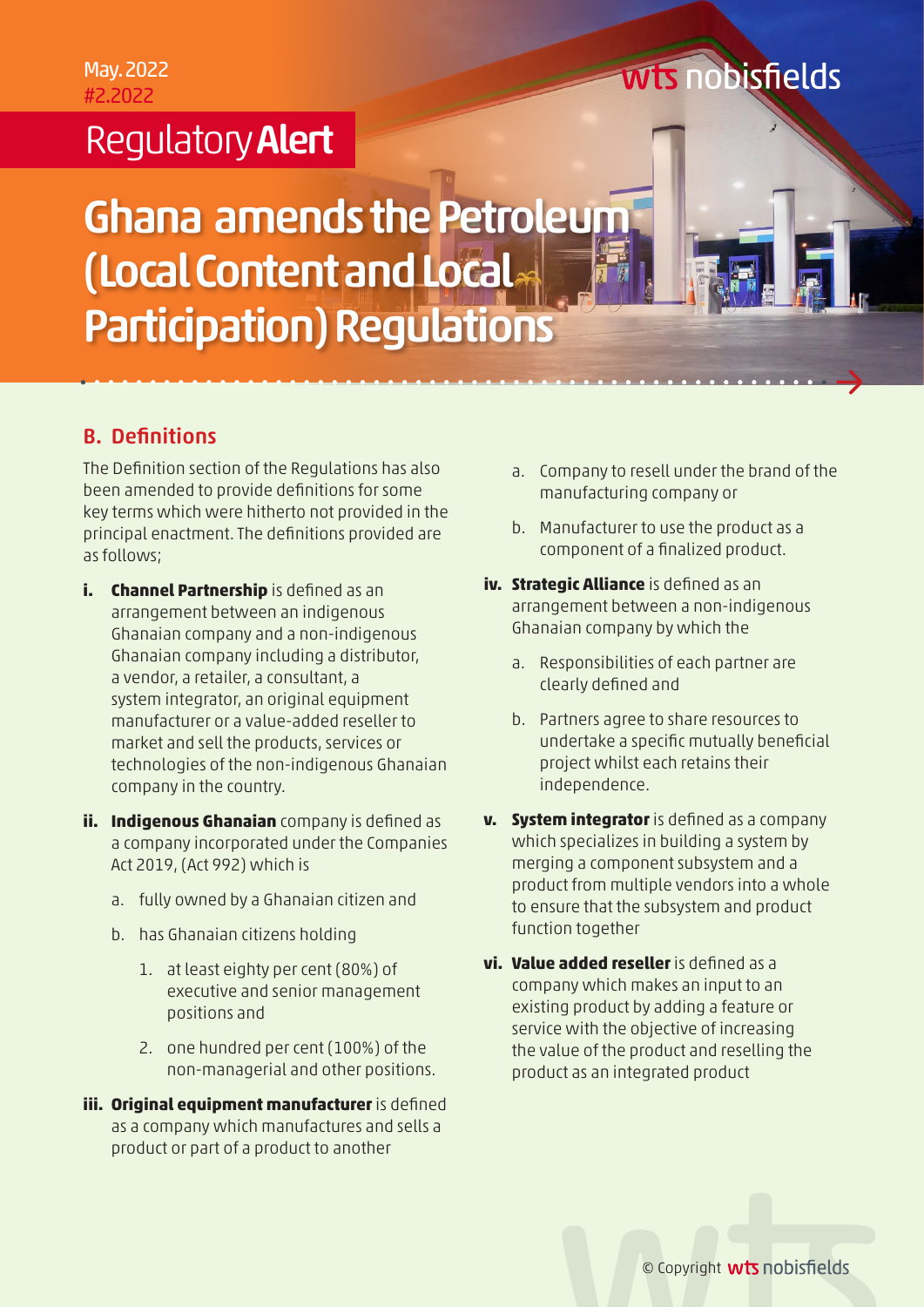## **Regulatory Alert**

# Ghana amends the Petroleum (Local Content and Local Participation) Regulations

### C. Goods And Services Reserved for Indigenous Ghanaian Companies

The amendment has now included a list of goods and products whose supply in respect of petroleum activities are reserved for indigenous Ghanaian companies only. This is provided for under Part 3 of the first schedule. They include;

- i. Chase boats
- ii. Communication equipment
- iii. Cooling heating, ventilation
- iv. Computers and accessories
- v. Drinking and industrial water, etc….

(The exhaustive list can be found under Part 3 of the First Schedule of the Regulations as amended) The supply of a list of commodity chemicals as listed in Part 4 of the First Schedule has also been reserved for indigenous Ghanaian companies only. The list includes:

- i. Acetone
- ii. Acrylic Acid
- iii. Aluminum sulfate
- iv. Ammonia
- v. Ammonium Bifluoride
- vi. Bentonite, etc…….

(The exhaustive list can be found under Part 4 of the First Schedule of the Regulations as amended)



### **Wts nobisfields**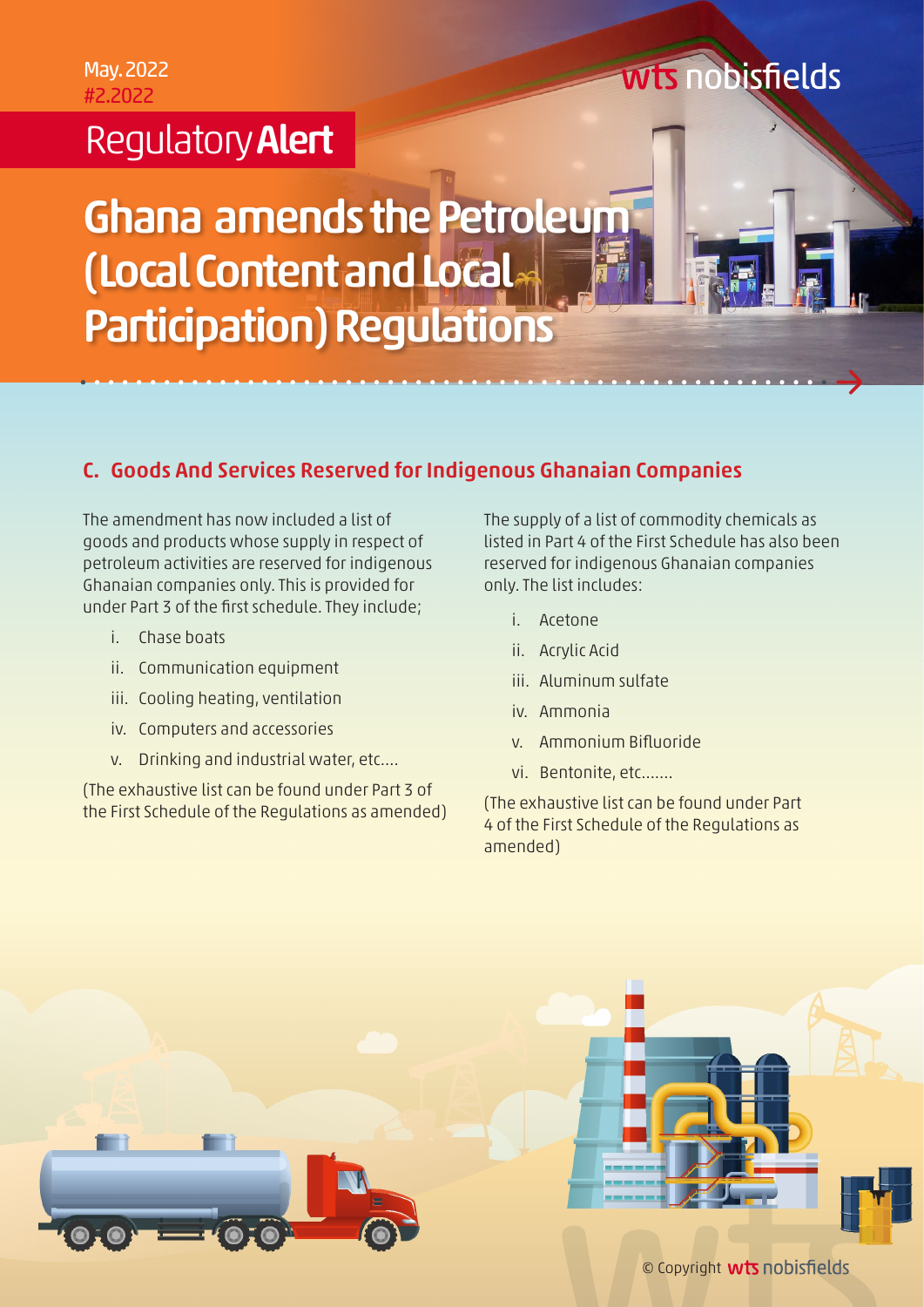### Regulatory Alert

# Ghana amends the Petroleum (Local Content and Local Participation) Regulations

### Key Takeaways

- 1. Where a non-indigenous Ghanaian company intends to or is desirous of engaging in the supply of goods and services within the petroleum industry, the incorporation of a joint venture company with an indigenous Ghanaian company with at least ten percent (10%) equity alone as required under the regulations prior to the amendment, may not be sufficient to entitle the non-indigenous Ghanaian company to operate.
- 2. the Petroleum Commission can now direct at its discretion, the formation of a Channel partnership or Strategic Alliance arrangement between an indigenous and nonindigenous Ghanaian company.
- 3. Where the Commission directs the formation of a Strategic Alliance arrangement, the arrangement will need to clearly define the responsibilities of each partner under the arrangement.
- 4. A Strategic Alliance arrangement will also include an agreement between the partners to share resources for the completion of mutually beneficial projects, whilst maintaining their individuality.
- 5. The formation of a Channel Partnership or Strategic Alliance arrangement is meant to ensure a deeper involvement of indigenous Ghanaian companies in the operation of the joint venture and prevent a situation whereby the indigenous Ghanaian company merely acts as a dormant minority shareholder of the joint venture.
- 6. The supply of specific goods and commodities have been reserved for indigenous Ghanaian companies.
- 7. With effect from February 2022, any contractor, subcontractor, licensee operating within the petroleum industry, or the Corporation will be prohibited from sourcing any of the specified goods either by direct import or from a company which is not an indigenous Ghanaian company as defined in the regulations.
- 8. For the purposes of operation in the Ghanaian petroleum industry, the required percentage of equity ownership by Ghanaian citizens in an indigenous Ghanaian company has been increased from fifty one percent (51%) to one hundred percent (100%).

© Copyright

**Wis nobisfields** 

wts nobisfields